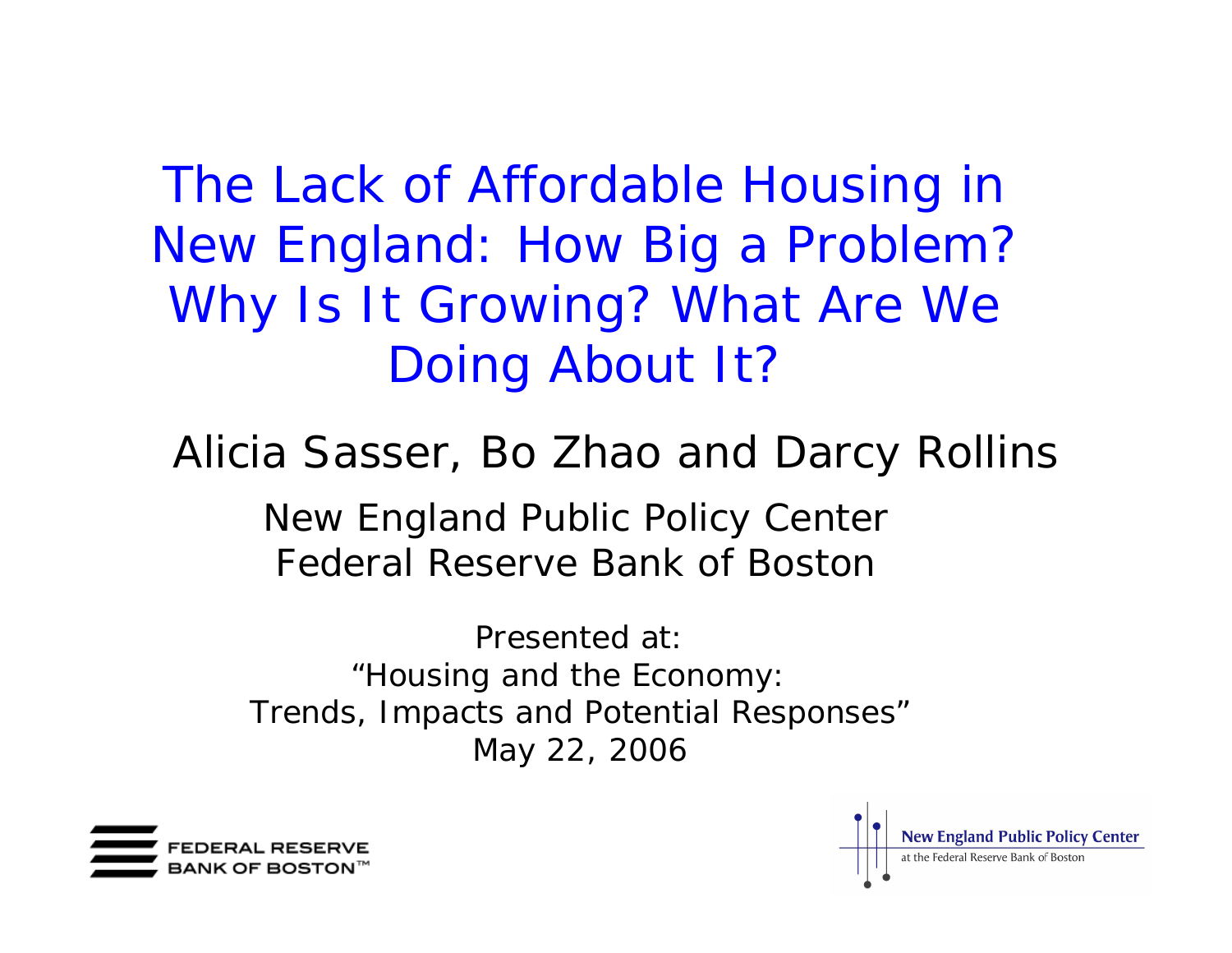House prices in New England have risen faster than the U.S., almost doubling in Greater Boston since 1995



Source: Office of Federal Housing Enterprise Oversight, U.S. Bureau of Labor Statistics.



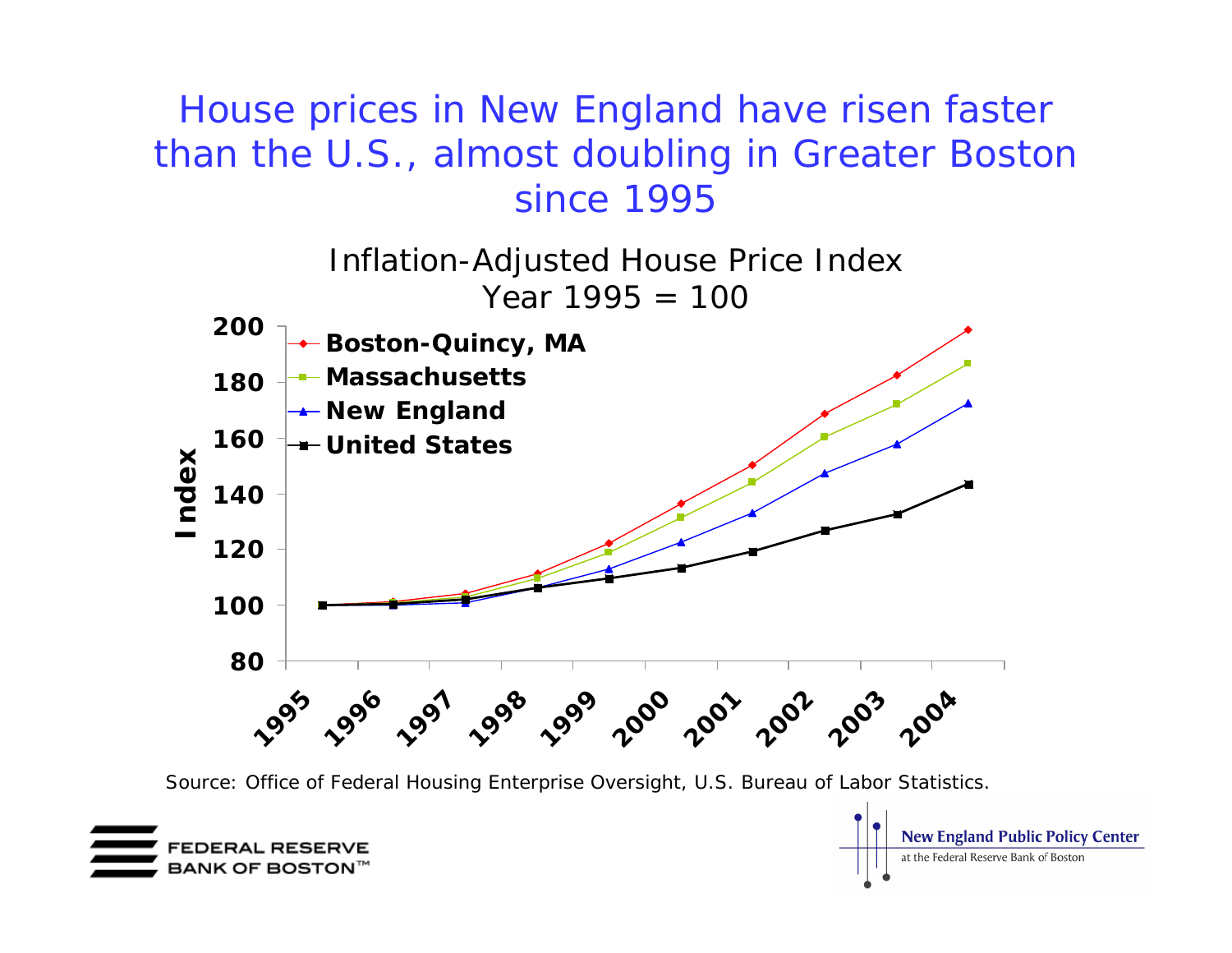Rents also increased more rapidly in the region than elsewhere but have leveled off since 2002



Source: U.S. Bureau of Labor Statistics.



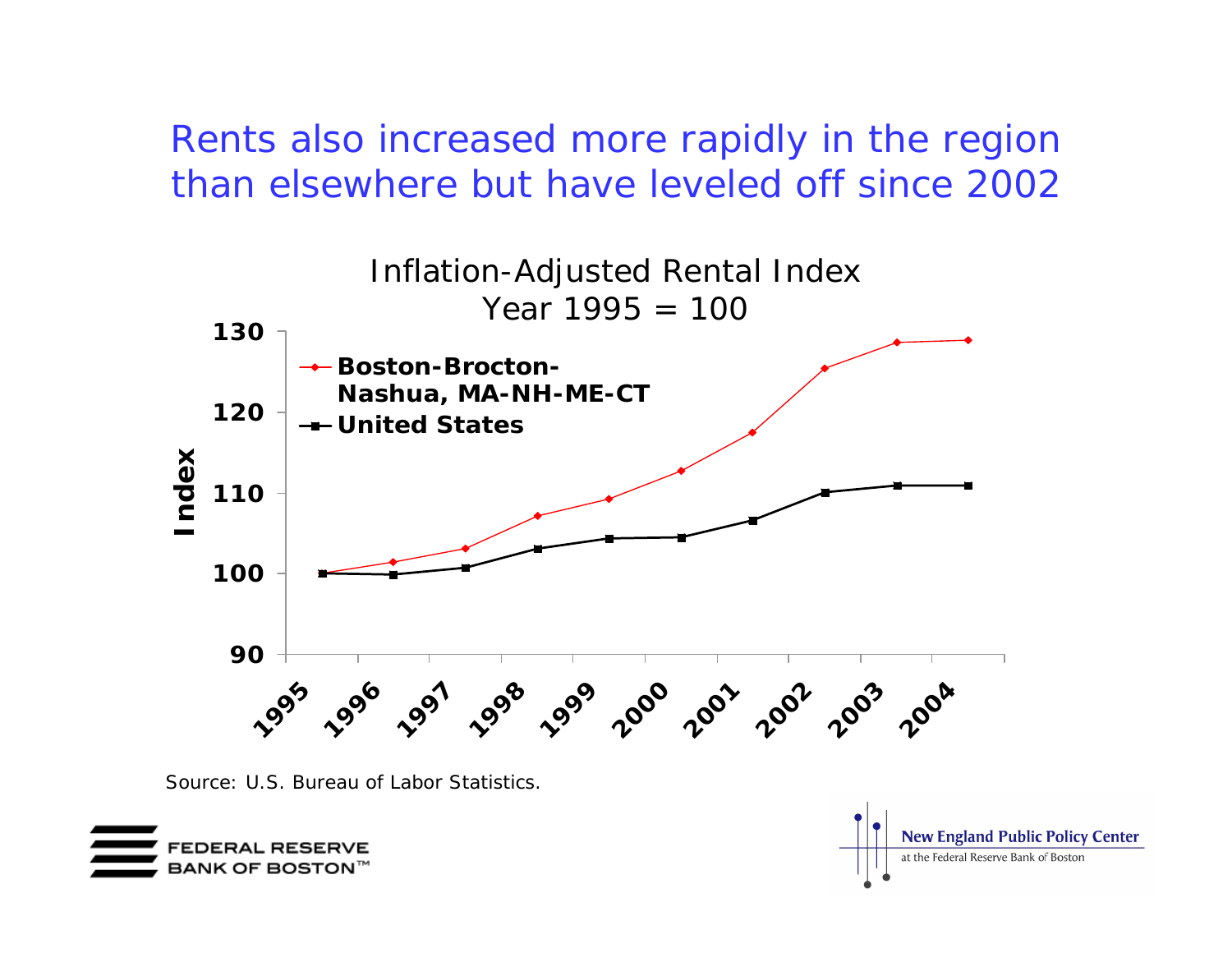Although many low-income households are burdened by high housing costs, rental housing in New England is relatively affordable compared to other parts of the U.S.



Source: American Community Survey, 2004.



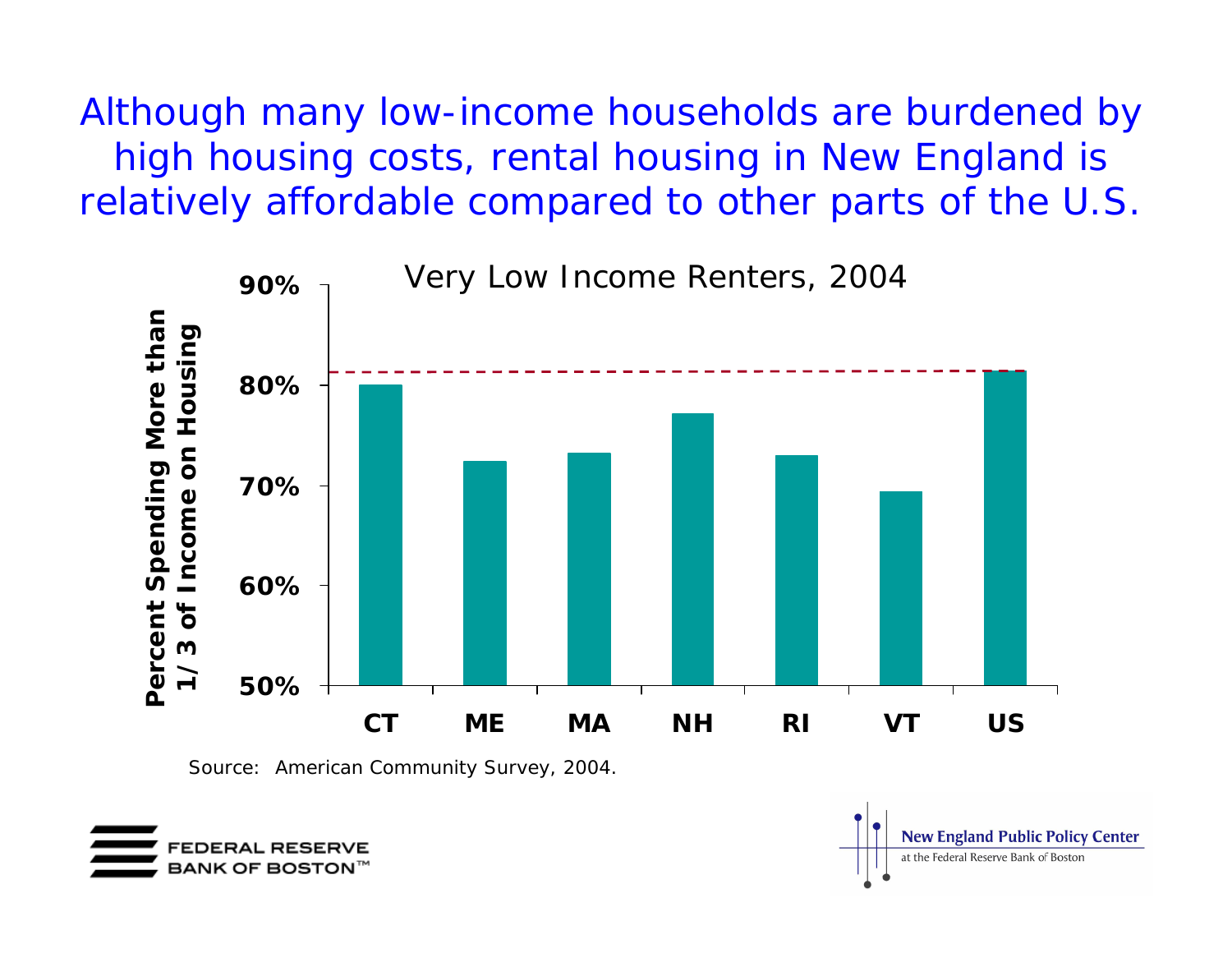Yet in some New England states, homeowners face higher housing burdens than elsewhere in the U.S., even for middle-income households



Source: American Community Survey, 2004.



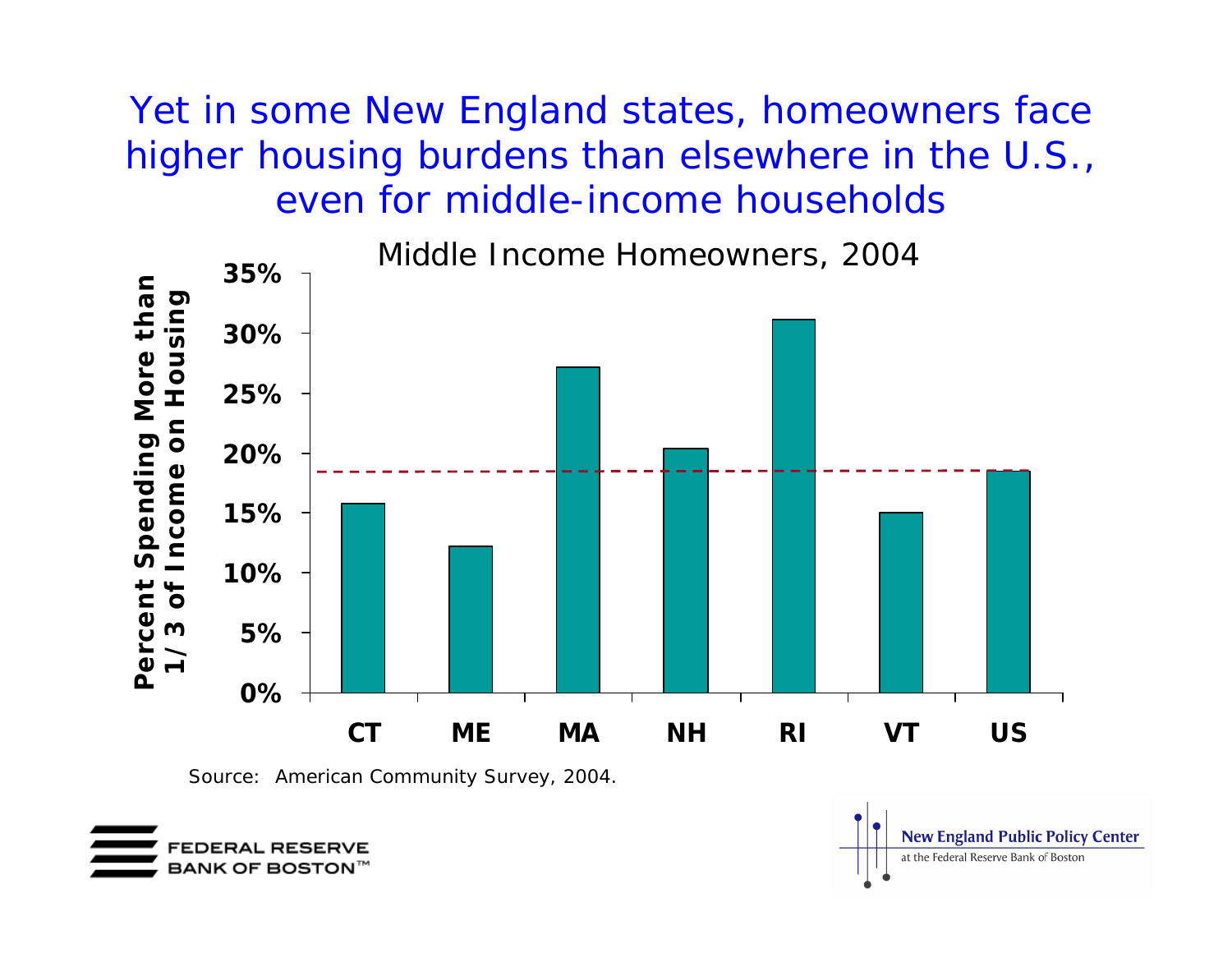The affordability gap for middle-income homeowners in southern New England is much wider than in the U.S.

Ratio of Median Household Income to Income Needed to Afford the Median Priced House, 2004



**New England Public Policy Center** 

at the Federal Reserve Bank of Boston

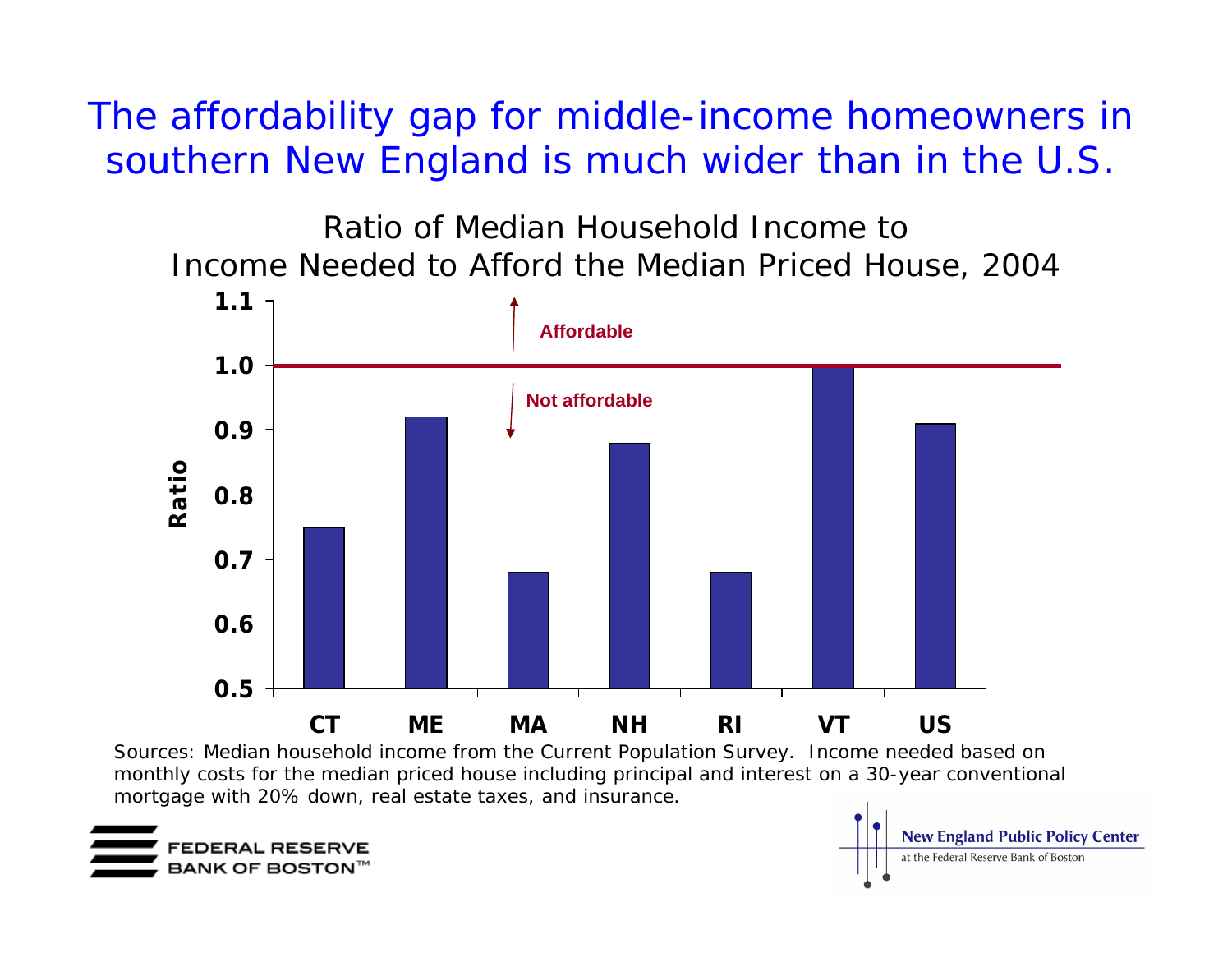### Affordability in the homeowner market has declined throughout New England since 1999…

Ratio of Median Household Income to Income Needed to Purchase the Median Priced House



Sources: Median household income from the Current Population Survey. Income needed based on monthly costs for the median priced house including principal and interest on a 30-year conventional mortgage with 20% down, real estate taxes, and insurance.



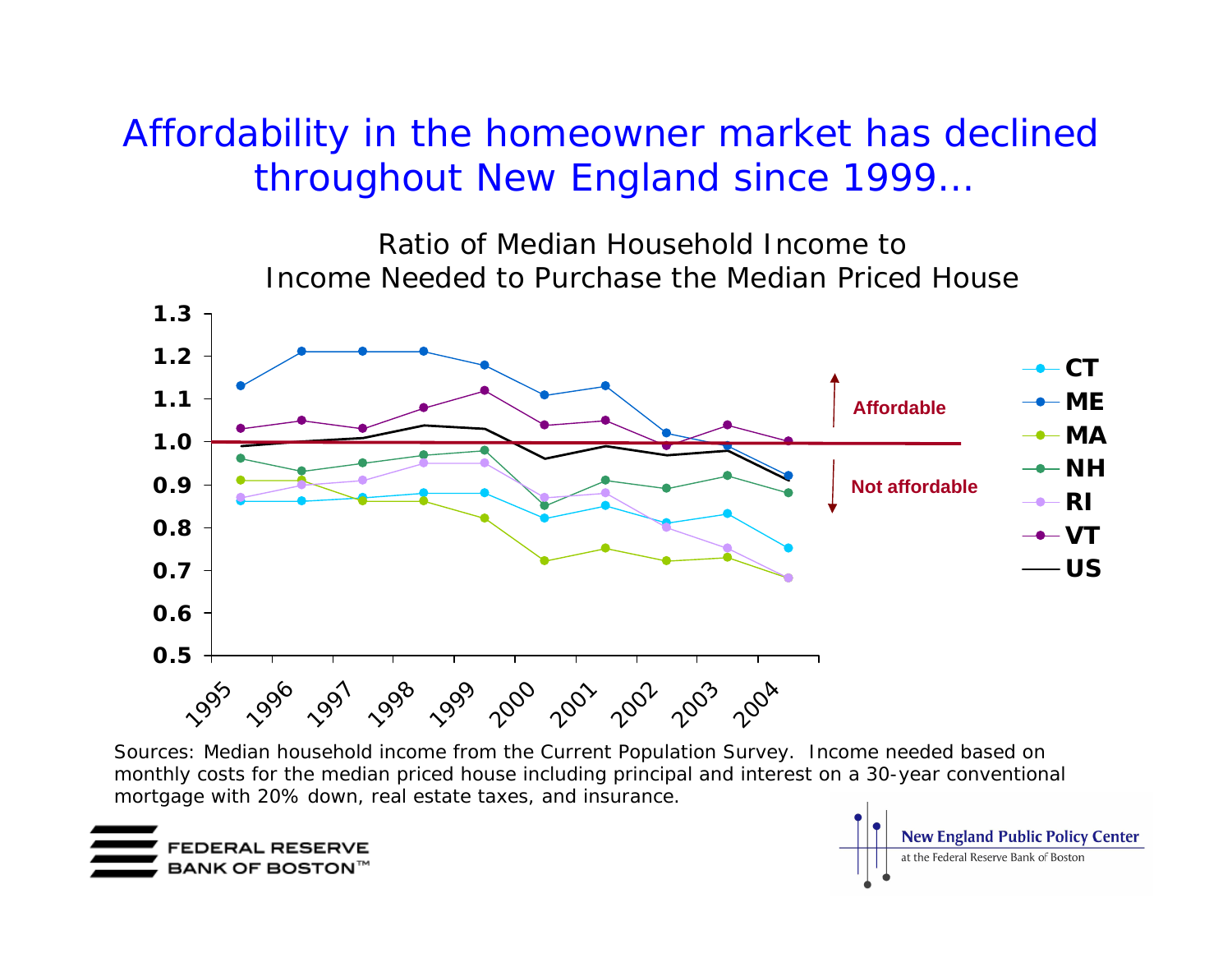### …falling more steeply at the lower end of the house price distribution

Change in Median Home Prices vs. Median Household Income for 160 Communities in the Greater Boston area



**BANK OF BOSTON**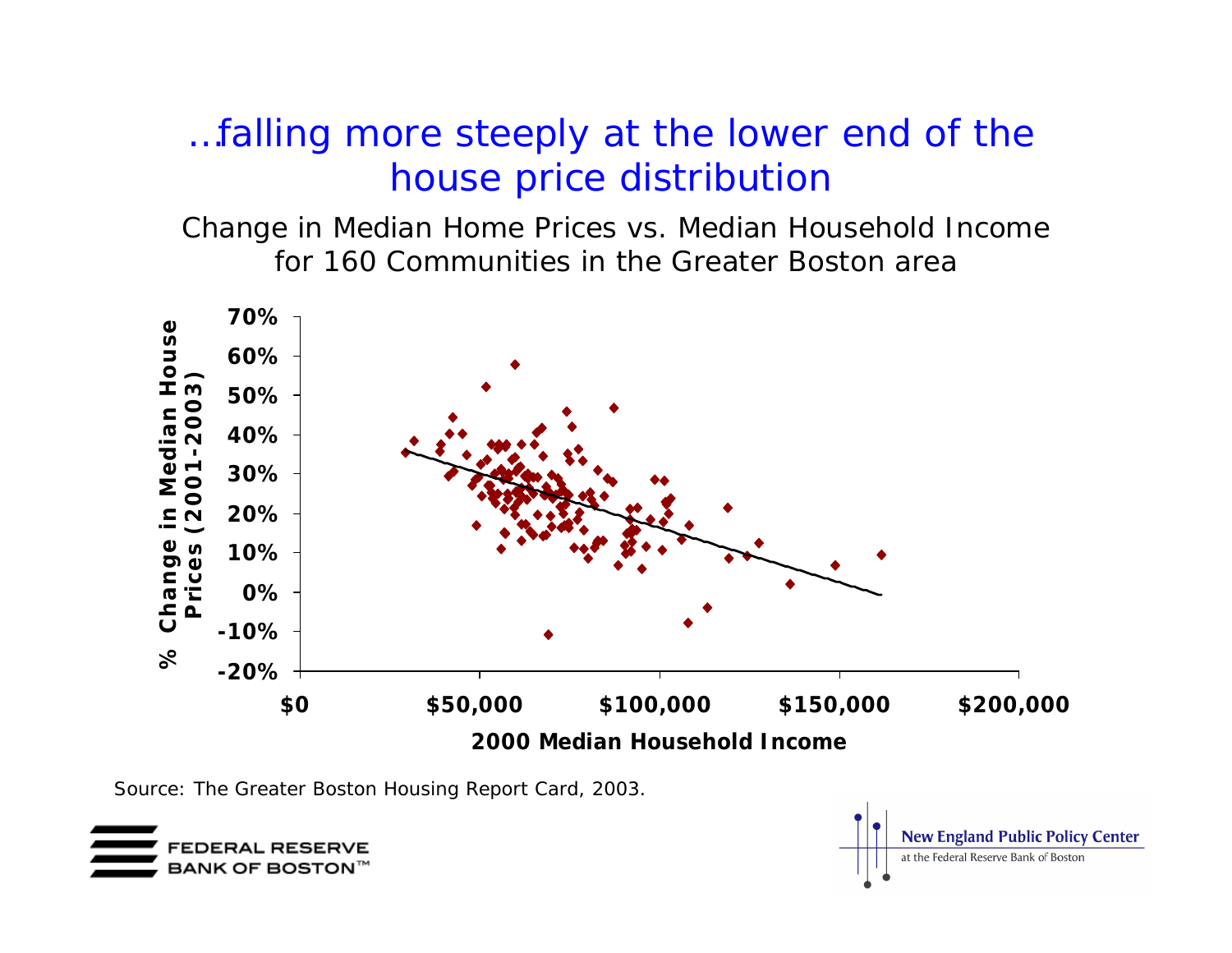Affordability has fallen even more sharply in many of New England's major metropolitan areas since 1995

> Ratio of Median Household Income to Income Needed to Purchase the Median Priced House



Sources: Median household income from the Decennial Census. Income needed based on monthly costs for the median priced house including principal and interest on a 30-year conventional mortgage with 2 0 % down, r e al e state ta x e s, a nd i n s uranc e.



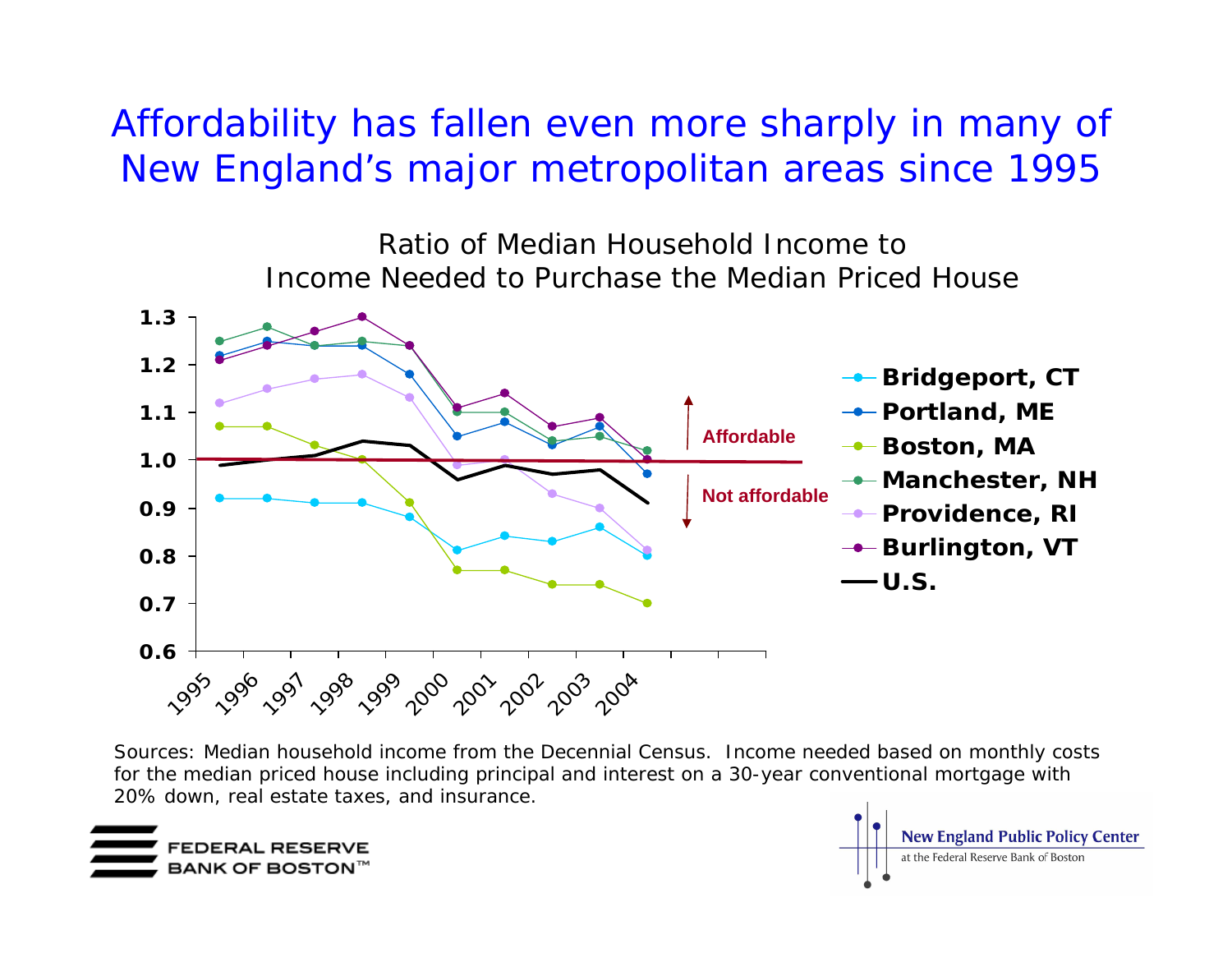#### Young professionals can still afford the median house in these areas, but not as easily as they used to…

Ratio of Median Household Income to Income Needed to Purchase the Median Priced HouseYoung Professional Households



Sources: Median h ousehold income from the Decennial Census. Income nee ded based on monthly costs for the median priced house including principal and interest on a 30-year conventional mortgage with 20% down, r eal estate taxes, a nd insurance.



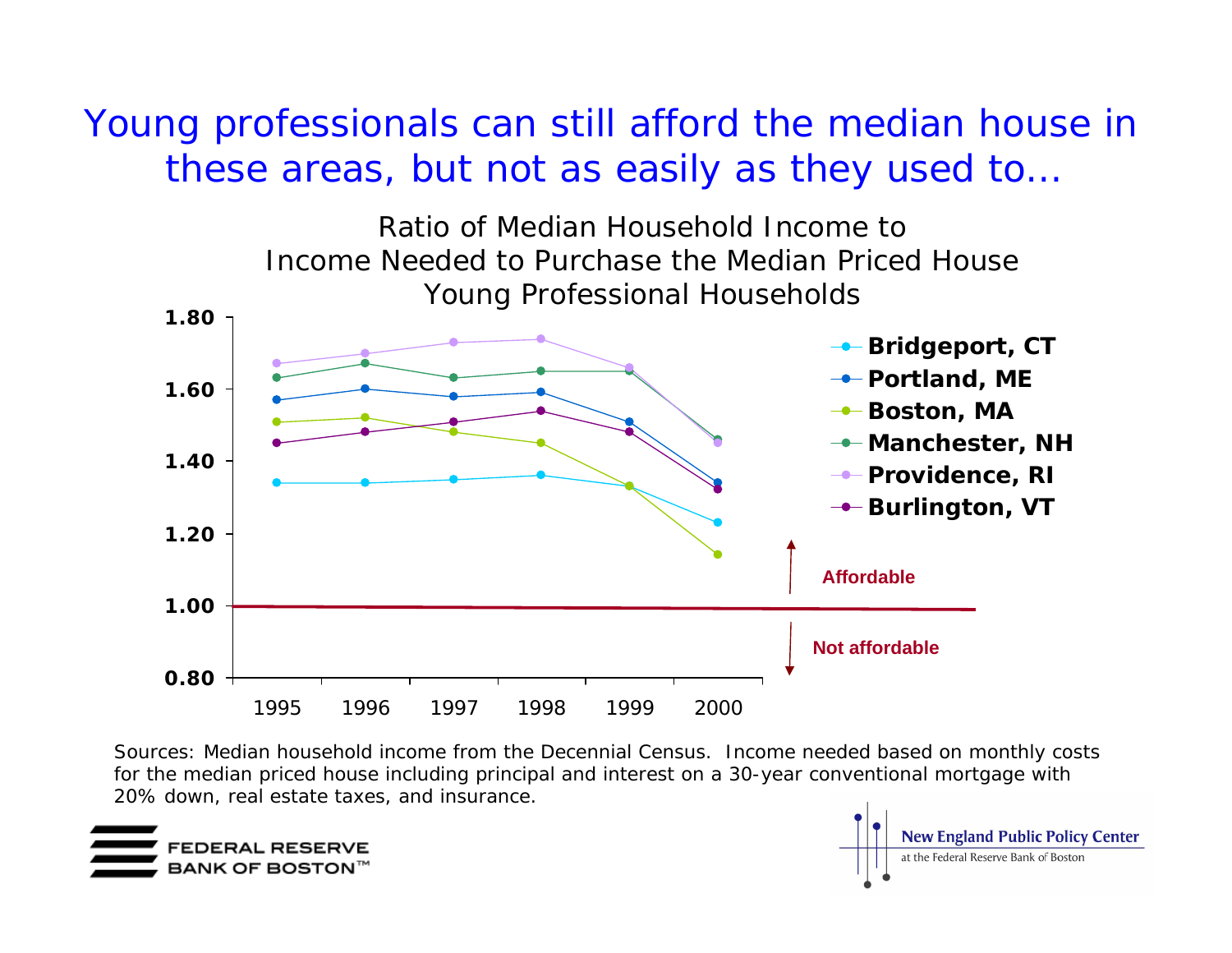





Sources: Median household income from the Current Population Survey. Income needed based on monthly costs for the median priced house including principal and interest on a 30-year conventional mortgage with 20% down, real estate taxes, and insurance.



**Ratio**

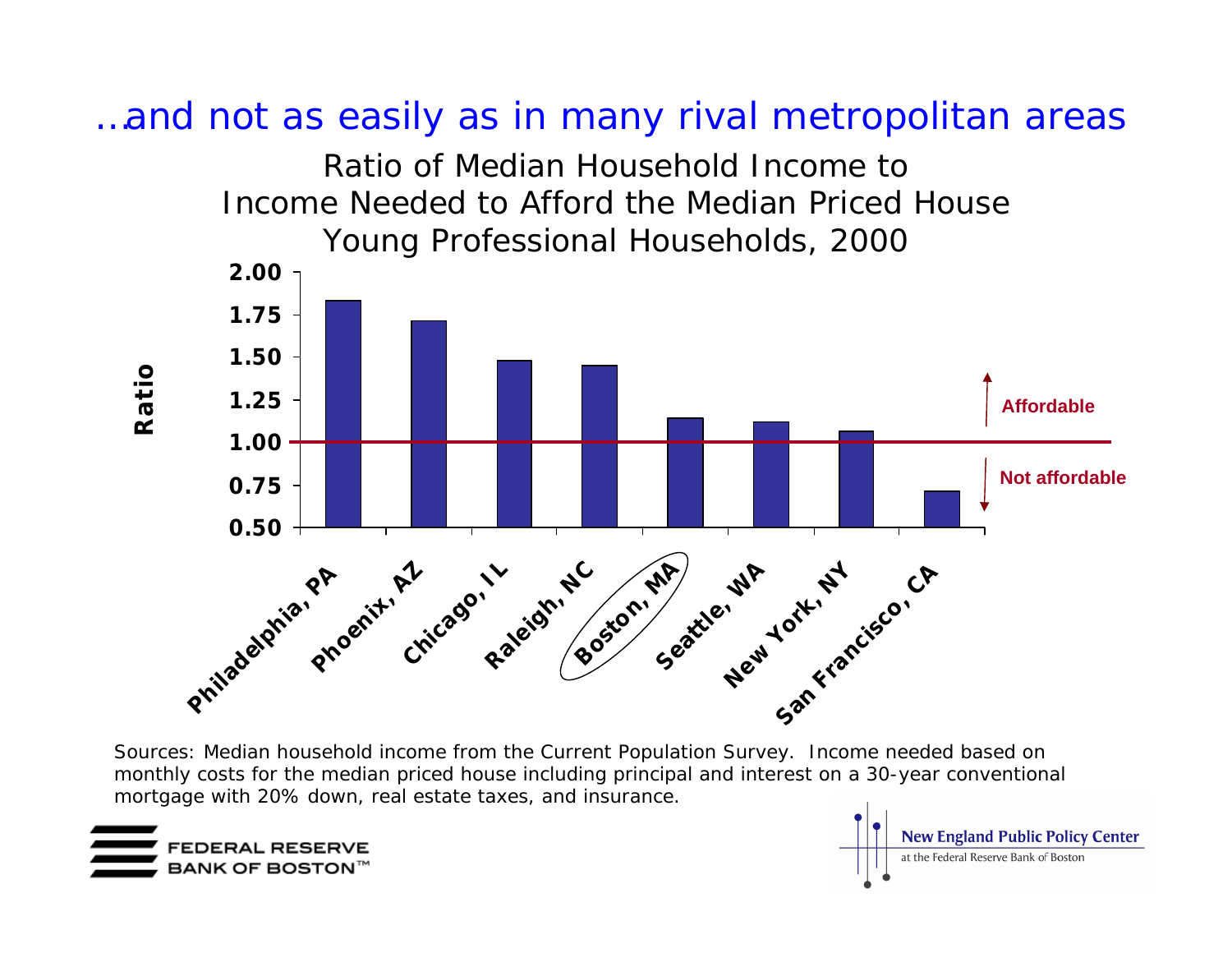For middle-income households there appears to be an adequate supply of affordable houses…

> Ratio of Number of Affordable Houses to Number of Middle-Income Owner Households, 2004

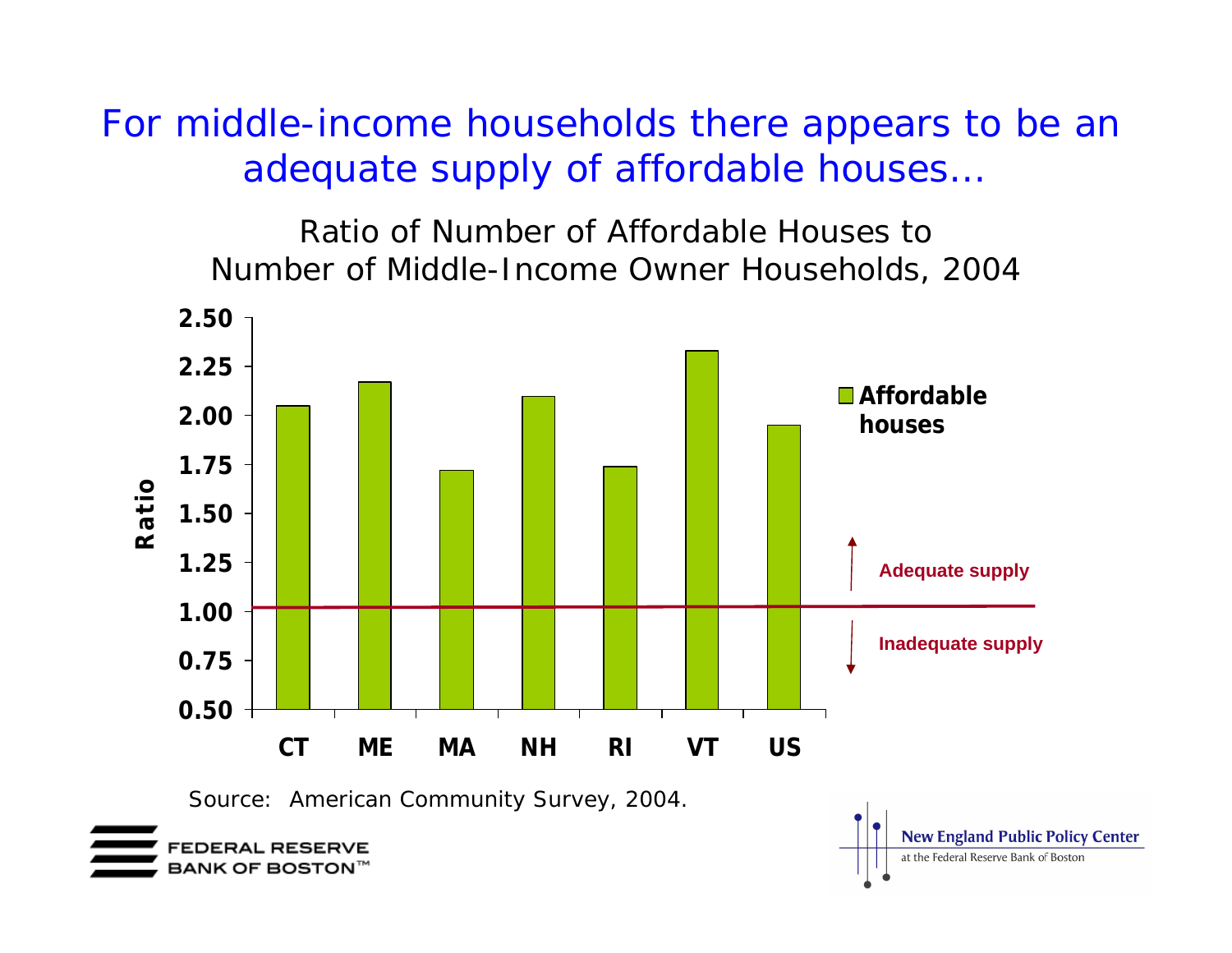…but less than half of the affordable stock is available

Ratio of Number of Affordable Houses to Number of Middle-Income Owner Households, 2004

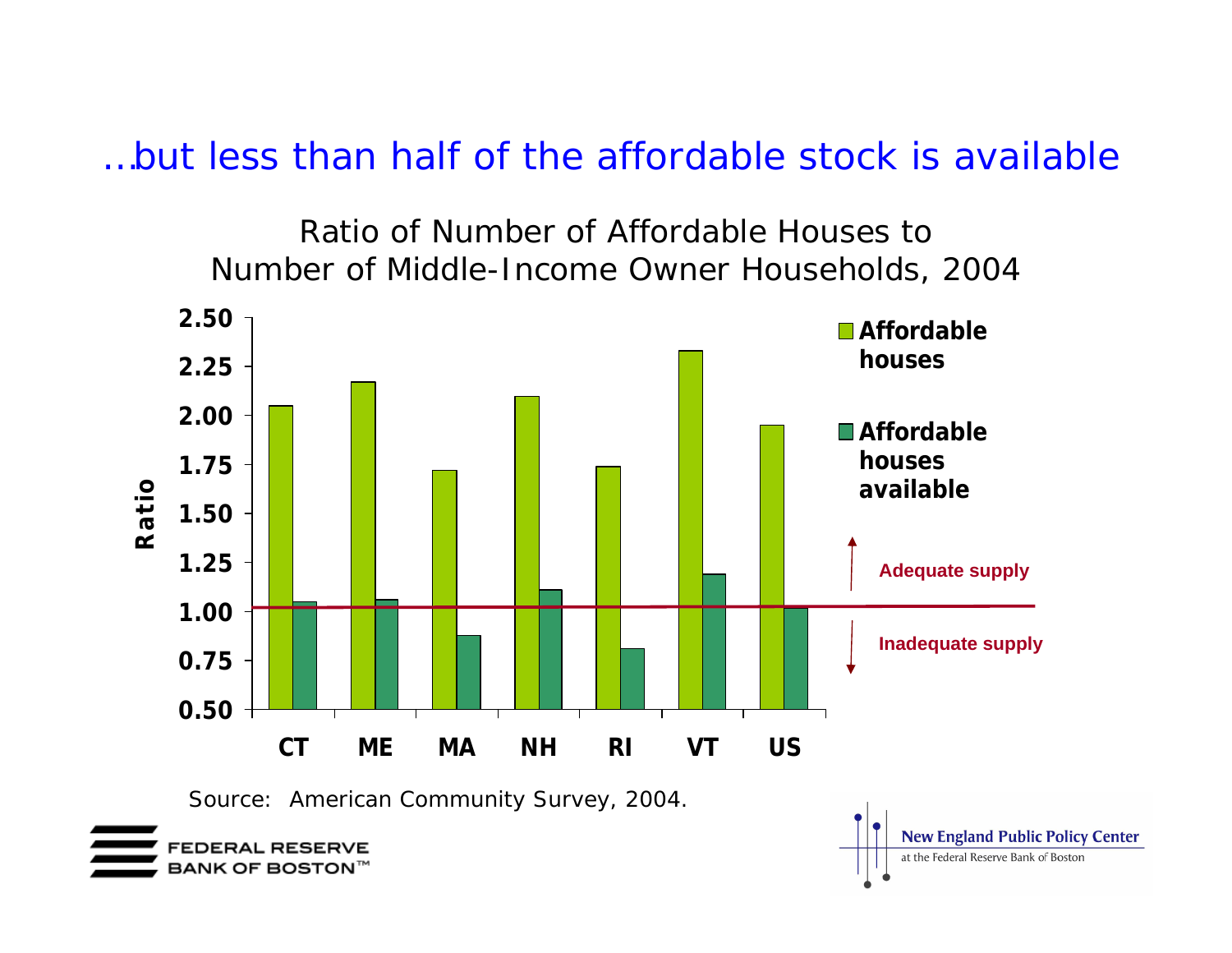### There are not enough rental units for low-income households in any New England state

Ratio of Number of Affordable Units to Number of Very Low-Income Households, 2004



BANK OF BOSTON  $^\mathbb{M}$ 

at the Federal Reserve Bank of Boston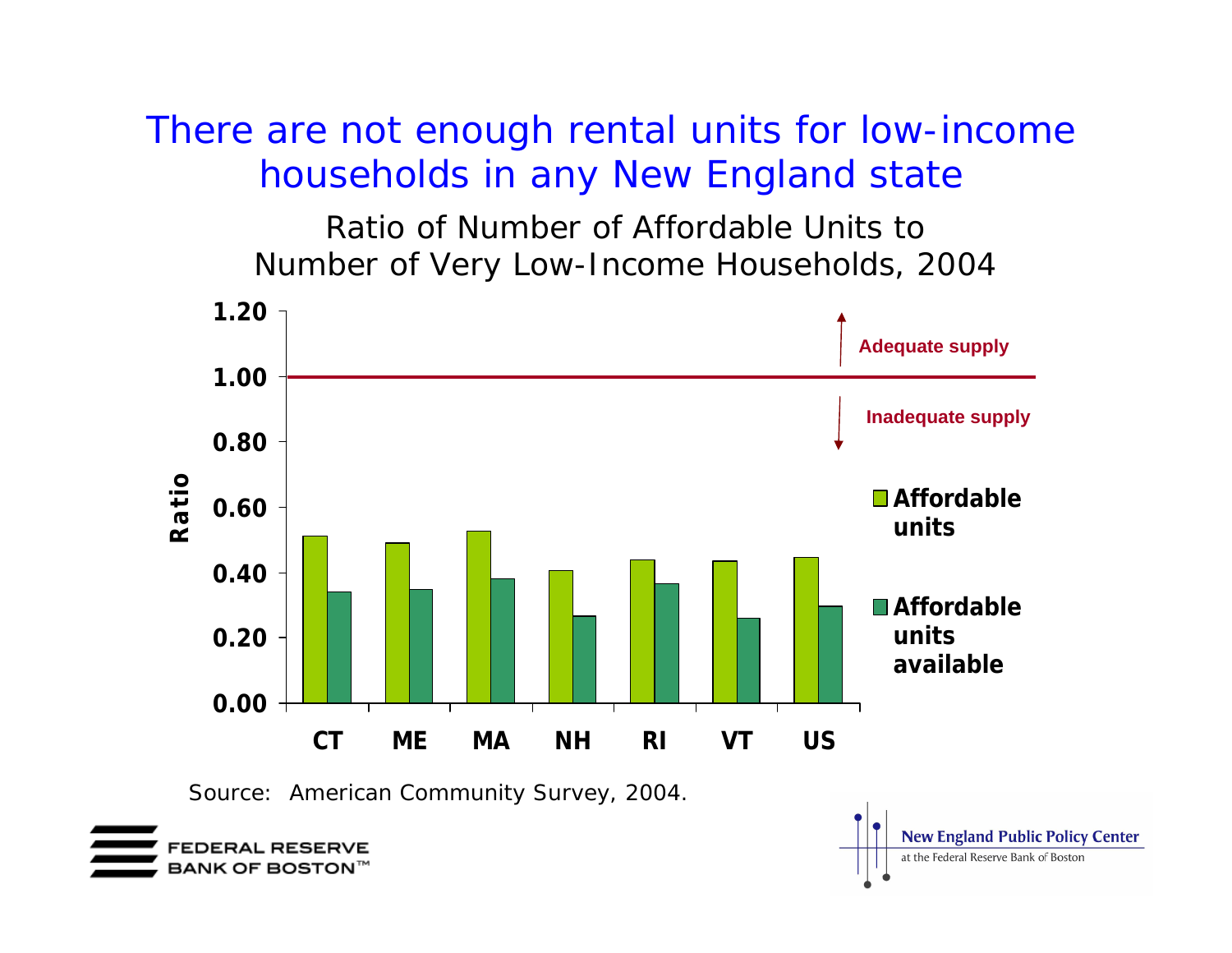## The bottom line on affordability

- Rental housing is expensive relative to the nation, but affordable to most New Englanders.
- Owner occupied housing is often not affordable, and is a problem for both middle and low income households. Further, the problem is growing worse.
- •Households with educated workers can afford to purchase the median-priced home in the region, but their incomes will go further elsewhere.
- Higher income households are moving down the housing distribution and squeezing the supply available for lower income households in the region.



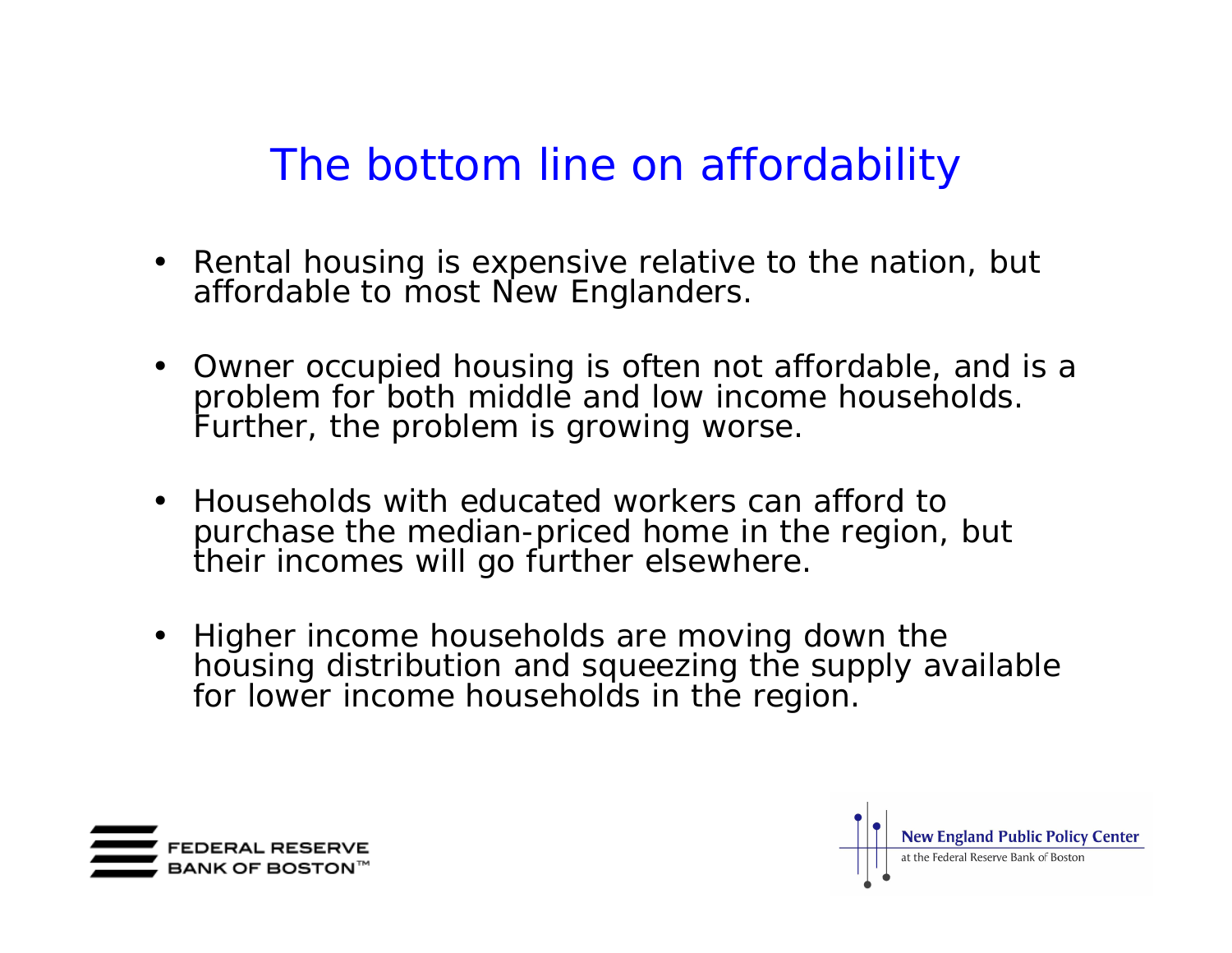# Why has housing become so unaffordable in New England?

Demand side factors

- Rising incomes
- Increasing income inequality
- Changes in the age distribution of households
- Easier access to mortgage credit
- High and rising expectations regarding future prices

Supply side factors

- Rising costs of physical construction
- Increasing land prices
- Greater regulatory barriers to new construction



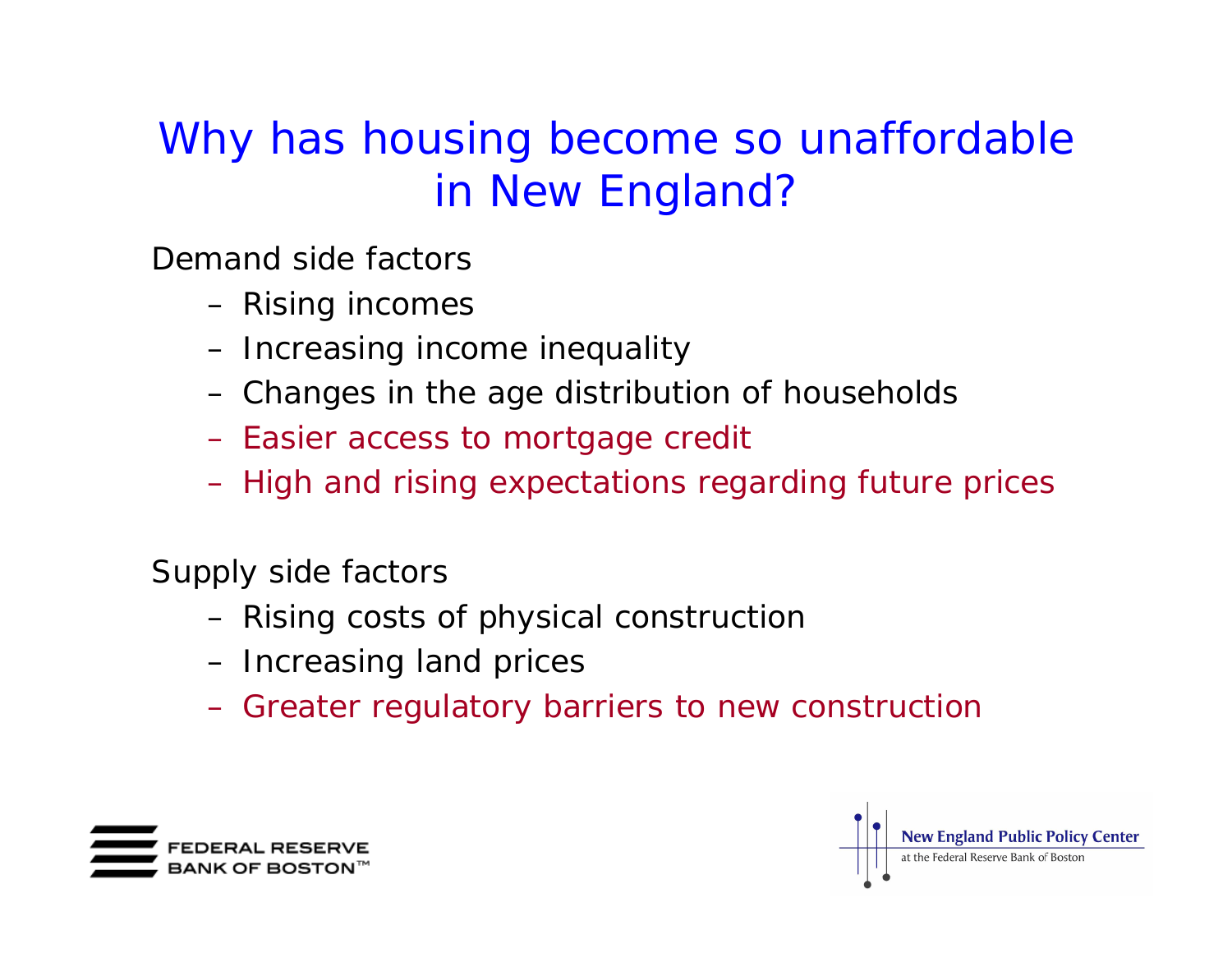### Growth in completed new housing is slower in New England than elsewhere in the country…



Source: U.S. Bureau of the Census.



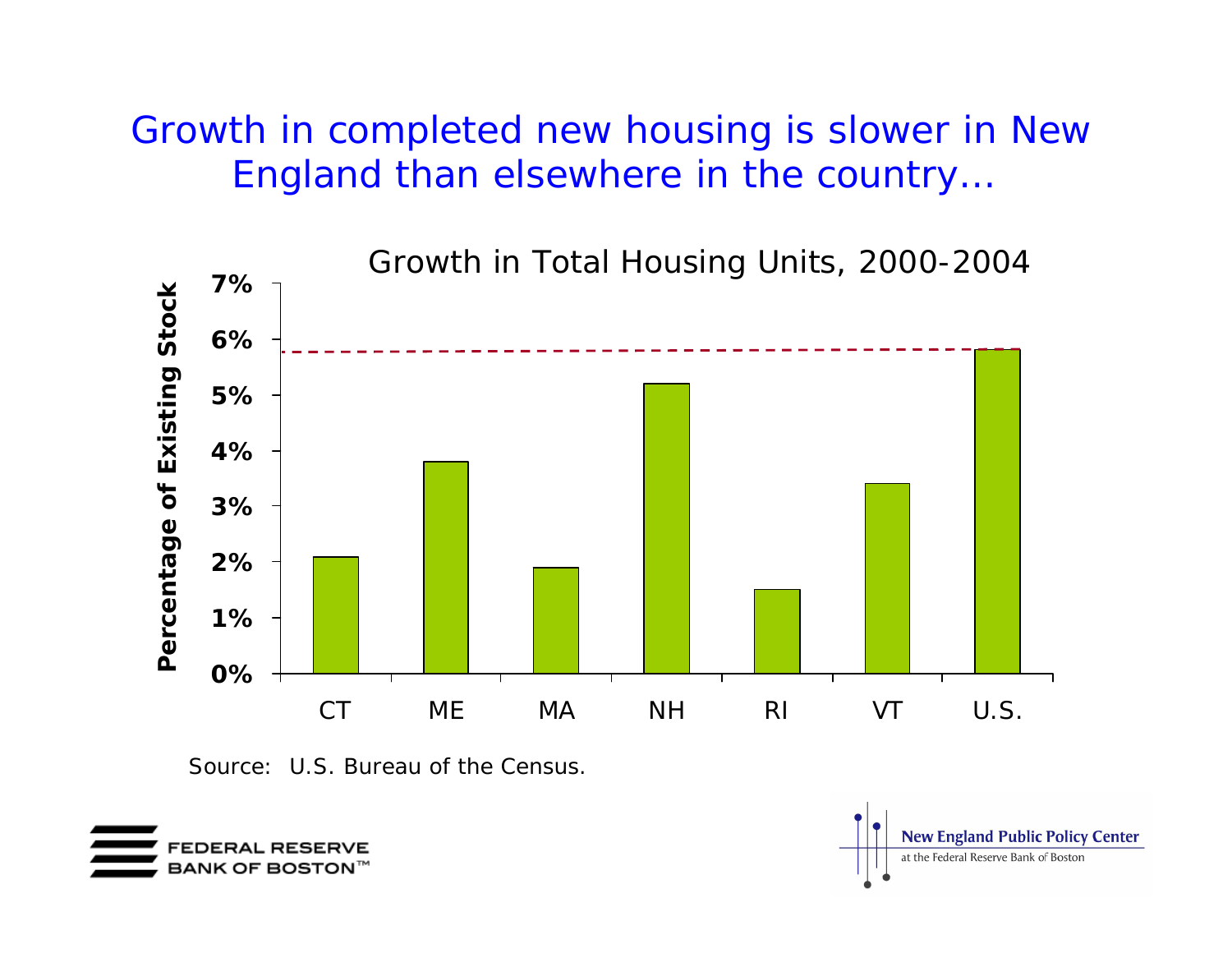### …and in southern New England there is little new housing in the pipeline

Building Permits per 100,000 Per sons, 2004



**New England Public Policy Center** 

at the Federal Reserve Bank of Boston

Source: U.S. Bureau of the Census.